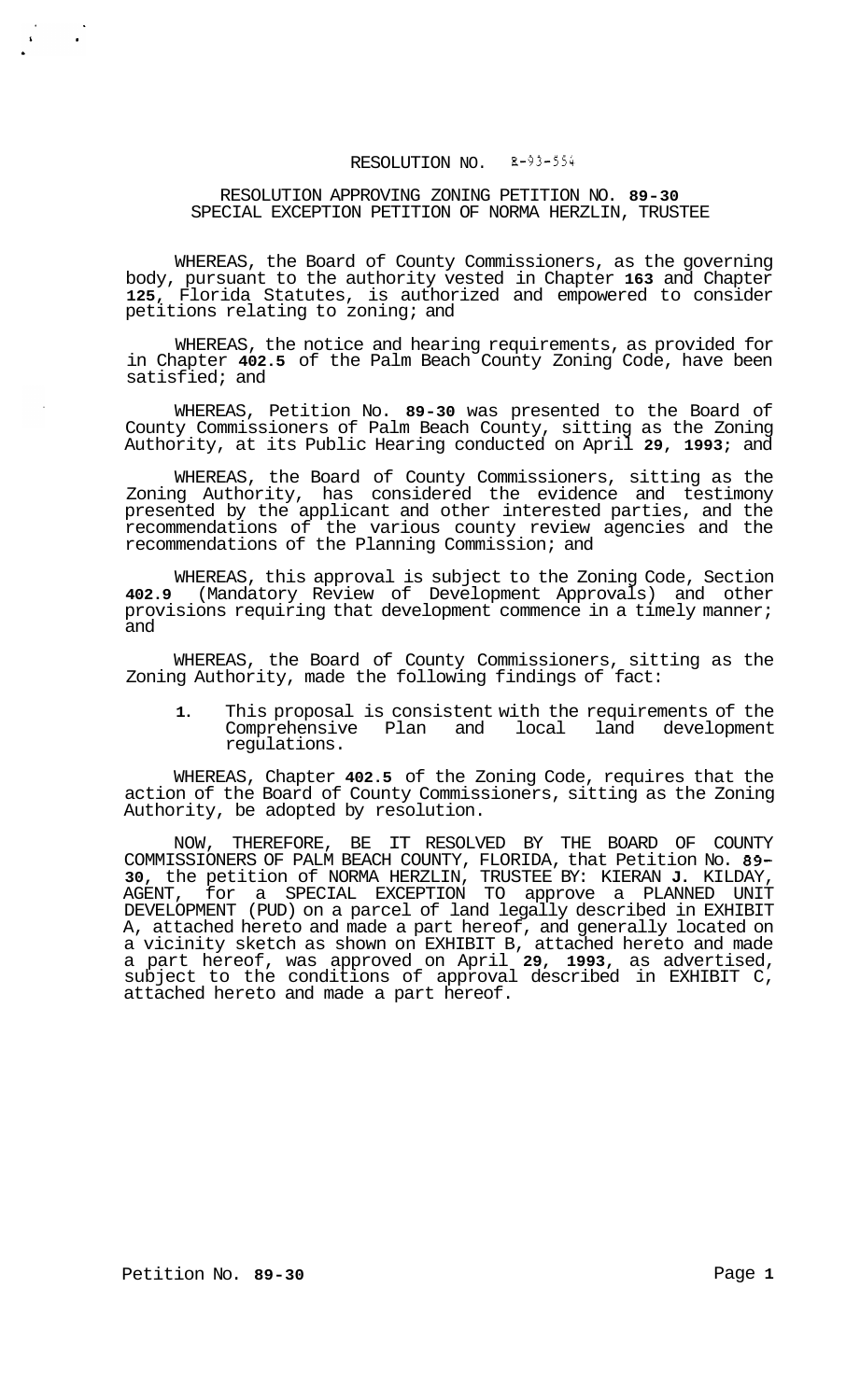Commissioner Roberts moved for approval of the Resolution.

The motion was seconded by Commissioner <u>Aaronson and</u>, upon being put to a vote, the vote was as follows:

| Mary McCarty, Chair | Absent       |
|---------------------|--------------|
| Burt Aaronson       |              |
| --                  | Aye          |
| Ken Foster          | $A\bar{y}_e$ |
| Maude Ford Lee      | Absent       |
| Karen T. Marcus     | Nay          |
| Warren Newell       | Aye          |
| Carol A. Roberts    | Aye          |

The Chair thereupon declared the resolution was duly passed and adopted this 29th day of April, 1993.

APPROVED AS **TO FORM**  AND LEGAL SUFFICIENCY

 $\bar{t}$ 

 $\bullet$ 

PALM BEACH COUNTY, FLORIDA BY ITS BOARD OF COUNTY COMMISSIONERS

BY: COUNTY ATTORNEY

BY: CLERK **DEPUTY**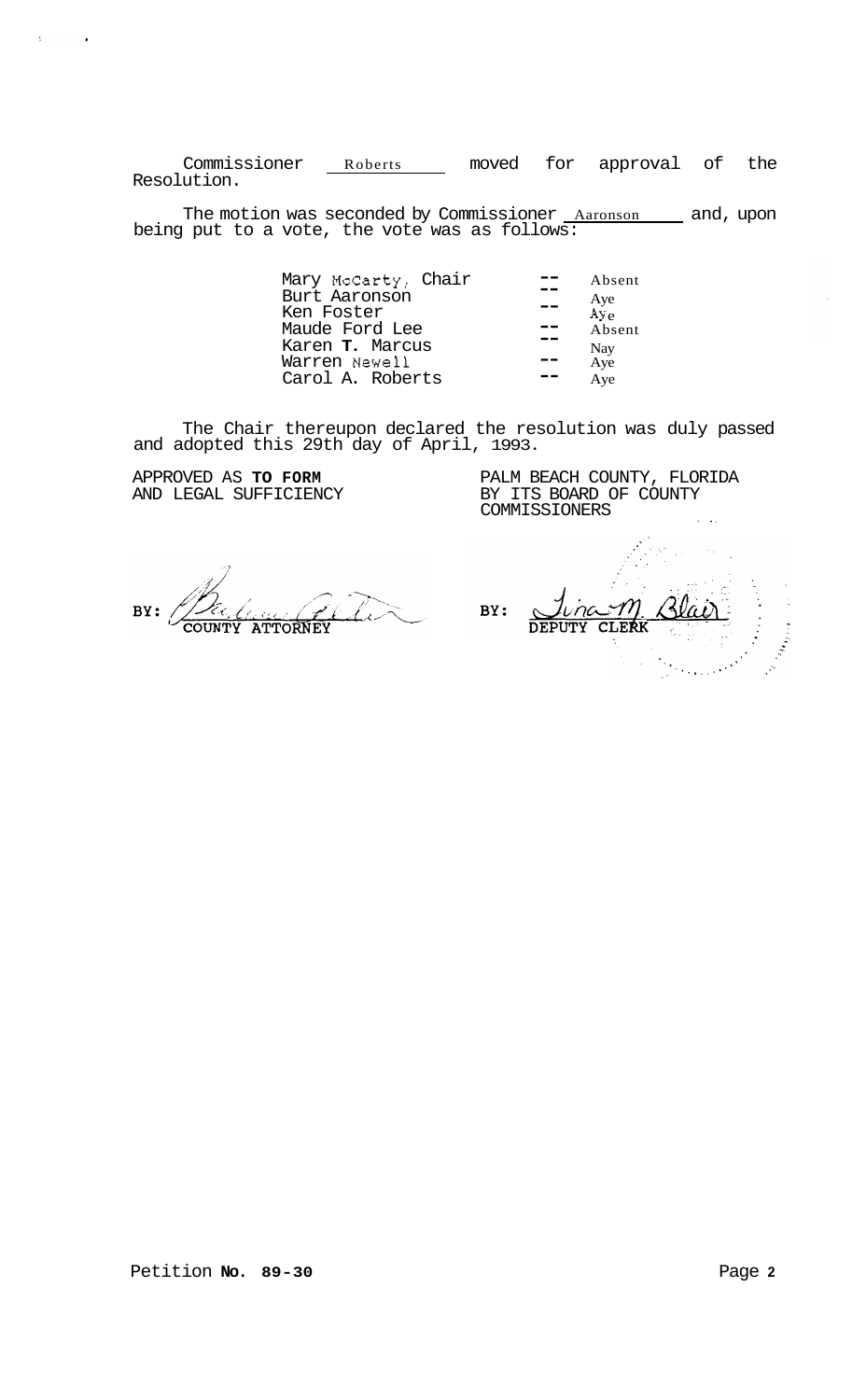## **EXHIBIT A**

 $\bar{z}$ 

#### **LEGAL DESCRIPTION**

*Being a tract of land lying and being in Section 29, Township 44 South, Range 41 East, Palm Beach County, Florida, being more particularly descrlbed as follows:* 

' *PARCEL NO. 1, (EAST PORTION OF TRACT):* 

,

*Commencing at the northeast corner of sald Section 291 thence North 89'28'02' West (for convenience, all bearings shown hereon are relitlve to an assumed meridian) along the north line of said Section 29, a distance of 1372.21 feec* . *.to the POINT OF BECINNINC of Parcel No. 1 I thence South OO"51'27' West, a distance of 1348.29 feet! thence North 89'29'42' West, a distance of 2012.18 feet to the center line of an eighty (80') foot road easement; thence North 00°47'32 East, a distance* **of** *1349.25 feet to a point on the north line of said Section 29, said point to be hereinafter referred* **to** *as Point 'A'J thence South 89'28'02' East along said north line of Section 29, a distance of 708.36 feet to the northwest co-ncr* **of** *the northeast one-quarter (NE 114) of said Sectlo.? 29r thence continue South 89'28'02' East along said north line of Section 29, a distance* <sup>~</sup> **of** *1305.34 feet to the POINT OF BECINNINC.* 

 $\overline{t}$ 

 $\ddot{\phantom{a}}$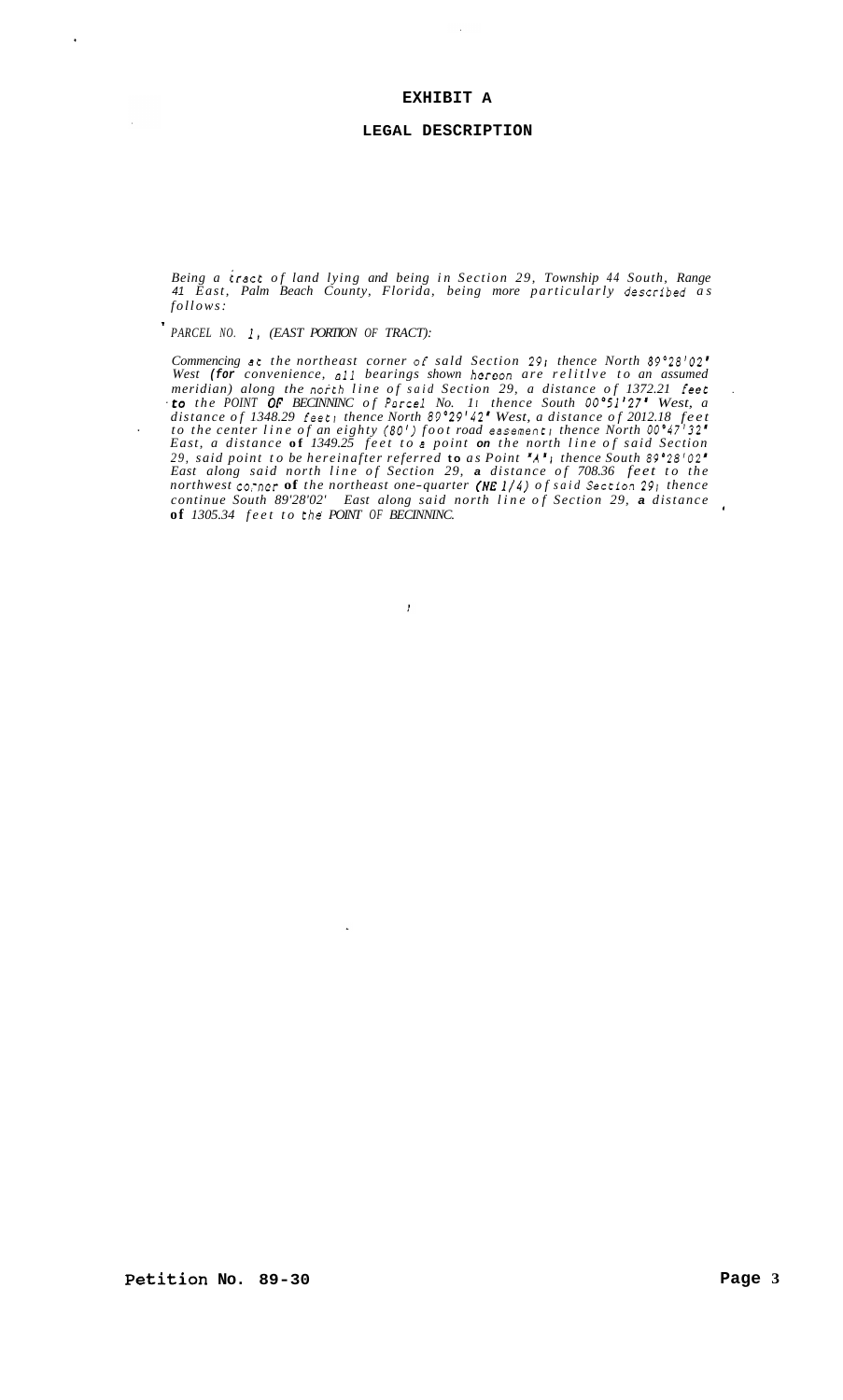# EXHIBIT B

# **VICINITY** SKETCH

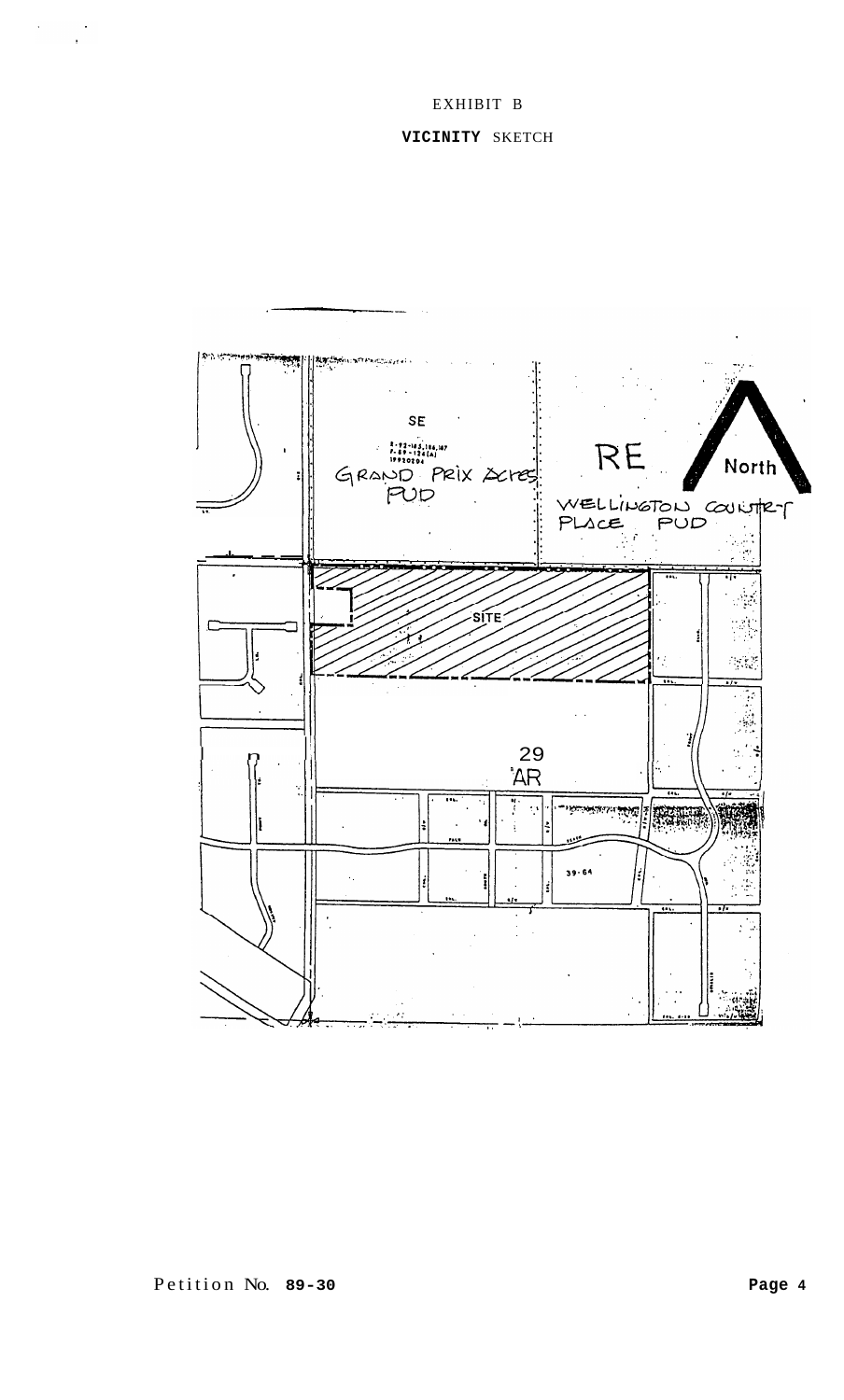#### EXHIBIT C

#### CONDITIONS **OF** APPROVAL

#### A. STANDARD CONDITIONS

**1.** The petitioner shall submit an application to the Development Review Committee (DRC) on or before June **16, 1993** for the certification of the master plan apprcved by the Board of County Commissioners by Petition No. **B9-30.**  The master plan shall be approved by the DRC on or before August **11, 1993.** No administrative time extension to this condition shall be allowed. (MONITORING)

#### B. CIVIC SITE

 $\frac{1}{2}$ 

- **1.** The petitioner shall convey unencumbered fee simple: title by statutory warranty deed to Palm Beach County **2%** of the gross area of the Planned Unit Development and shall have<br>satisfied the following condition prior to deed satisfied the following condition prior to conveyance:
	- a. Developer shall provide Palm Beach County Bcard **of**  County Commissioners with a warranty deed by January **1, 1994** for the Civic site, in a lccation and form acceptable to Facilities, Planning, Design & Construction Department (FPD&C) and the County Attorney's Office. FPD&C requests a site Attorney's Office. FPD&C requests a site<br>accessible to either South Road or the Future Lake Worth Road extension. The Petitioner shall provide a bridge crossing the C-24 Canal if Lake Wort:h Road is the only abutting thoroughfare. Developer to plat and dedicate the Civic site to Palm Beach County prior to conveying the deed; and
	- b. The petitioner may exchange the required cm-site dedication of land for civic uses either for a parcel of land off-site equal in acreage or  $\mathfrak v$ ash of equal value. In the event that the off-site land dedication is **of** less cash value than the on-site dedicatior., petitioner shall also contribute an amount in cash equal to the difference between the value of the on-site and off-site land dediaktions. The value of the on-site land dedication skall be based upon its value as a Civic site. This<br>contribution shall be used to offset the contribution shall identifiable impacts directly attributable **1:o** this project. If an off-site land or cash contr.ibution is accepted by Palm Beach County, the pet.itioner shall be deemed to have satisfied the int.ent of Zoning Code Section **500.21.H.** (Ordinance 7:1-2, as amended) . (MONITORING/PREM)

### C. ENVIRONMENTAL RESOURCES MANAGEMENT

1. All new excavated lakes shall possess a littoral shelf area. **A** littoral shelf shall be, at a minimum, sn area equivalent to eight *(8)* square feet per linear Eoot of snorellne. Any areas of planted littoral zone shall not be steeper than six *(6)* feet horizontal to one **(1)** foot vertical. The maximum depth of the planted area shall be minus three **(-3)** feet from **OHW.** The littoral zone shall be provided with **a** minimum of three **(3)** inches **of** topsoil to promote vegetative growth. The littoral zone shall be planted with appropriate native wetland vegetation, spaced not more than three **(3)** feet on center or as approved by ERM. (ERM)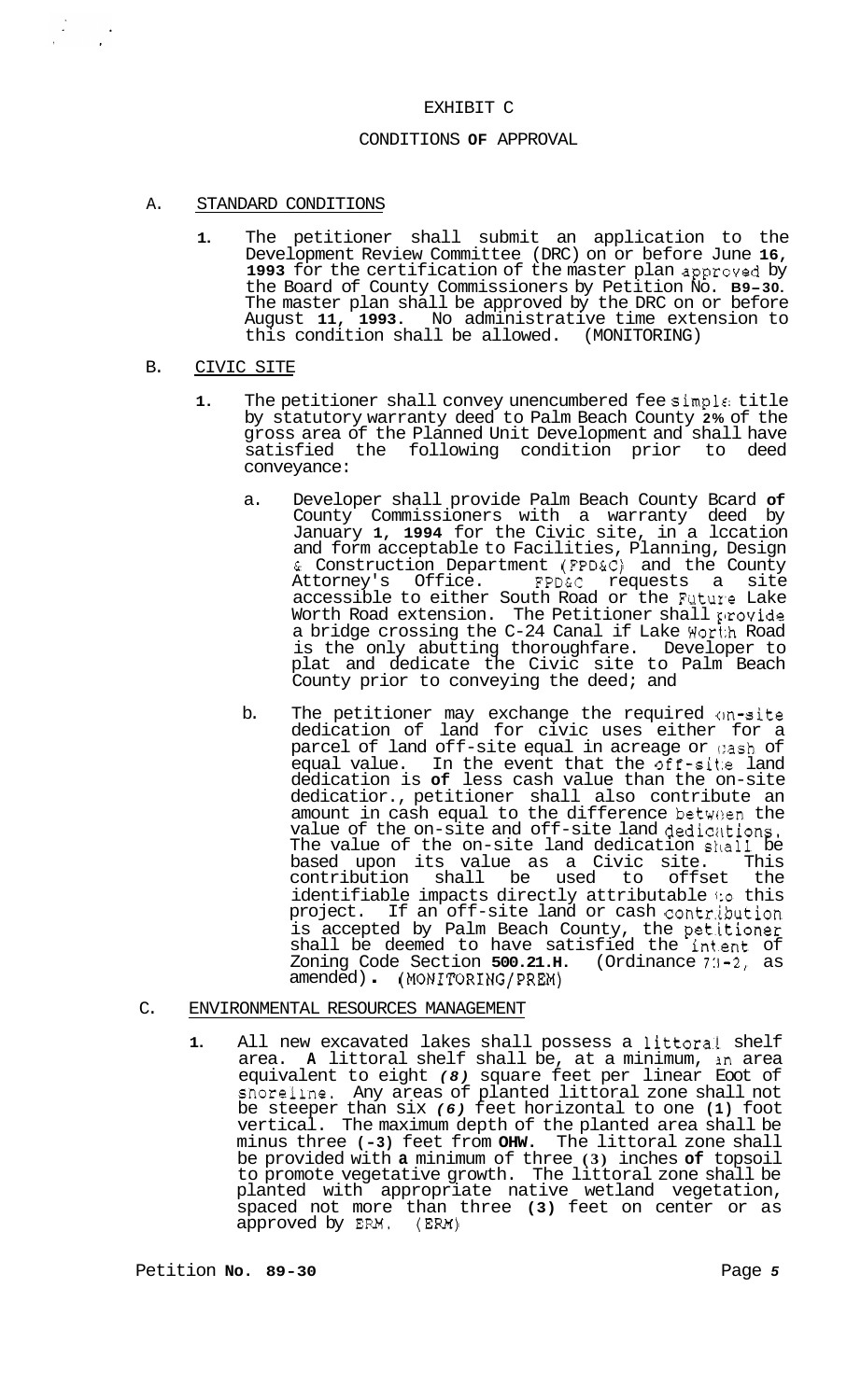- **2.** A littoral shelf planting plan and maintenance plan shall be submitted to the Department of Environmental Resources Management concurrent with DRC Final Plan Review application and approved by ERM prior to Site Plan certification. This information shall also be provided on a mylar for the Zoning Division as part of the site<br>plan application. (ERM) plan application.
- **3.** Prior to the issuance of a Certificate of Occupancy and within three working days of the completion of littoral plantings ERM shall be notified. This planting shall not be credited as compensation required by wetland permits. (ZONING-ERM)
- D. HEALTH

 $\begin{array}{ccc}\n\ddots & \ddots & \ddots\n\end{array}$ 

- **1.** Prior to the site plan approval by the Development Review Committee, plans and applications for approval of the use of onsite sewage disposal systems for a subdivision shall be submitted to the Palm Beach County Public Health Unit. (HEALTH)
- **E.** ENGINEERING
	- **1.** The Property owner shall construct paved access from this project to Lake Worth Road extension when required by the County Engineer. This paved access shall include **a** canal crossing over the Acme Improvement District C-24 Canal subject to approval by the County Engineer and ACME Improvement District. This condition shall be void after April **1, 2003** if Lake Worth Road is not constructed. (ENGINEERING)
	- 2. Prior to Master Plan approval, the site plan shall be modified to align the project's proposed entranca onto Lake Worth Road with the entrance to Grand Prix Farms subject to approval by the County Engineer. (ENGINEERING)
	- **3.** Petitioner shall include in homeowners documents *BS* well as all written sales brochures, sales contracts, Master Plans and related Site Plans, a disclosure statement identifying all planned roadways adjacent or through the petition property which are included in the Ccunty's Thoroughfare Plan or Five Year Road Program includj.ng the ultimate number of lanes of the Thoroughfare Plan Roads. Currently this includes Lake Worth Road alorlg the project *s* north property line. The Developer/Pr operty Owner shall submit documentation of compliance wit.h this condition on an annual basis to the Monitoring Sec1:ion **of**  Planning, Building and Zoning beginning January **I, 1994**  and shall continue on an annual basis until all units within the development have been sold or the **developer** relinquishes control to the homeowners associatioll. The subject property shall be appropriately signed. Sign locations shall be shown on all approved master plans and site plans. (MONITORING - Engineering-County Attorney)
	- 4. Enter into a Developer's Agreement with the Acme Improvement District for required improvements consiisting Improvement District for required improvements consisting<br>of, but not limited **to**, paving, drainage, water and sewer to South Road prior to the issuance of tec:hnical compliance for the first plat. (ENGINEERING)
- F. LANDSCAPING GENERAL
	- **1.** Prior to master plan certification, the petitionel: shall revise the landscape tabular data on the master plan to reflect conformance with the minimum requirements **of** the Landscape Code requirements and all landscape/vegatation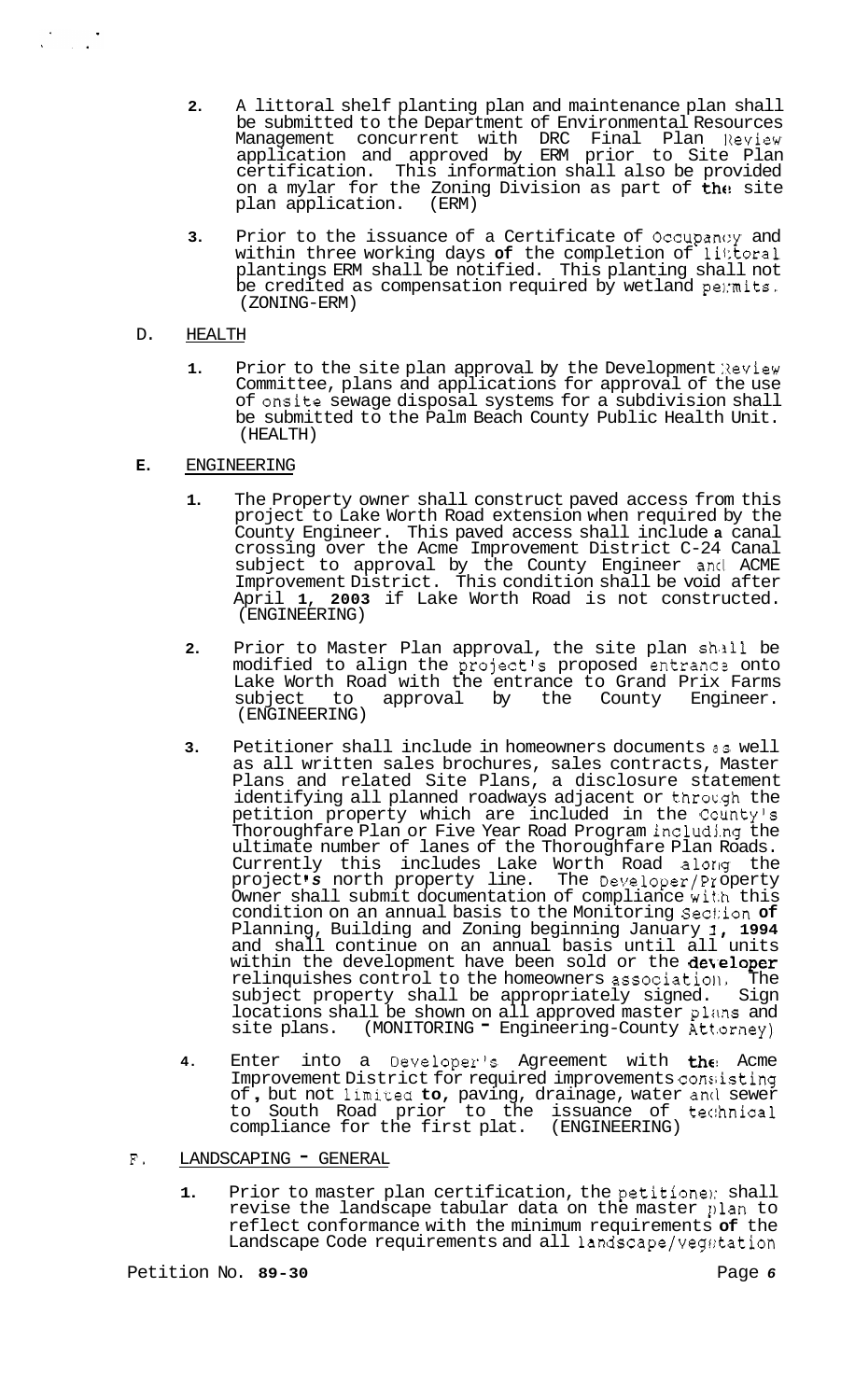preservation conditions of approval. (ZONING)

- **2.** Landscaping along the north property line and along the property lines contiguous to the existing communication tower shall include the following:
	- a. One **(1)** native canopy tree planted every twenty **(20)** feet on center;
	- b. One **(1)** native palm trees for each thirty **(30)**  linear feet of frontage. A group of three **or** more palm trees may supersede the requirement for a native canopy tree in that location; and
	- **c.** Thirty (30) inch high shrub or hedge material spaced twenty-four (24) inches on center at installation. (ZONING)
- **3.** All trees required to be planted on site by this approval<br>shall meet the following minimum standards at the following minimum standards installation:
	- a. Tree height: fourteen **(14)** feet;
	- b. Trunk diameter: **3.5** inches measured **4. !5** feet above grade; and,
	- c. Canopy diameter: seven *(7)* feet. Diameter: shall be determined by the average canopy radius at **3**  points measured from the trunk to the outermost branch tip. Each radius shall measure at least **3.5**  feet in length. (ZONING)

## G. IRRIGATION QUALITY WATER

 $\lambda$  and  $\lambda$ 

- **1.** When irrigation quality water is available within **500**  feet **of** the property, the petitioner shall connect to the system subject to permitting and/or requirements of the Florida Department *of* Environmental Regulations and/or the South Florida Water Management District. The cost for connection shall be borne by the property owner. (UTILITIES)
- **H.** RECYCLE SOLID WASTE
	- 1. The property owner shall participate in a recycling program when available in the area. Material to be recycled shall include, but not be limited to, paper, plastic, metal and glass products. (SWA)
	- **2.** The petitioner shall encourage homeowners to participate in a recycling program for paper, plastic, metal and glass products. (SWA)
- I. PLANNED UNIT DEVELOPMENT
	- **1.** Each primary structure within the PUD shall clearly display a street address number on the facade of the building which is legible from the street. (CODE ENFORCEMENT)
- **J.** PROPERTY OWNERS ASSOCIATION
	- **1.** All property included within the legal description **of** the petition shall be subjected to a Declaration **of**  Restrictions and Covenants acceptable **to** the County Attorney's office which shall, among other things, provide for: Formation **of a** single "master" property